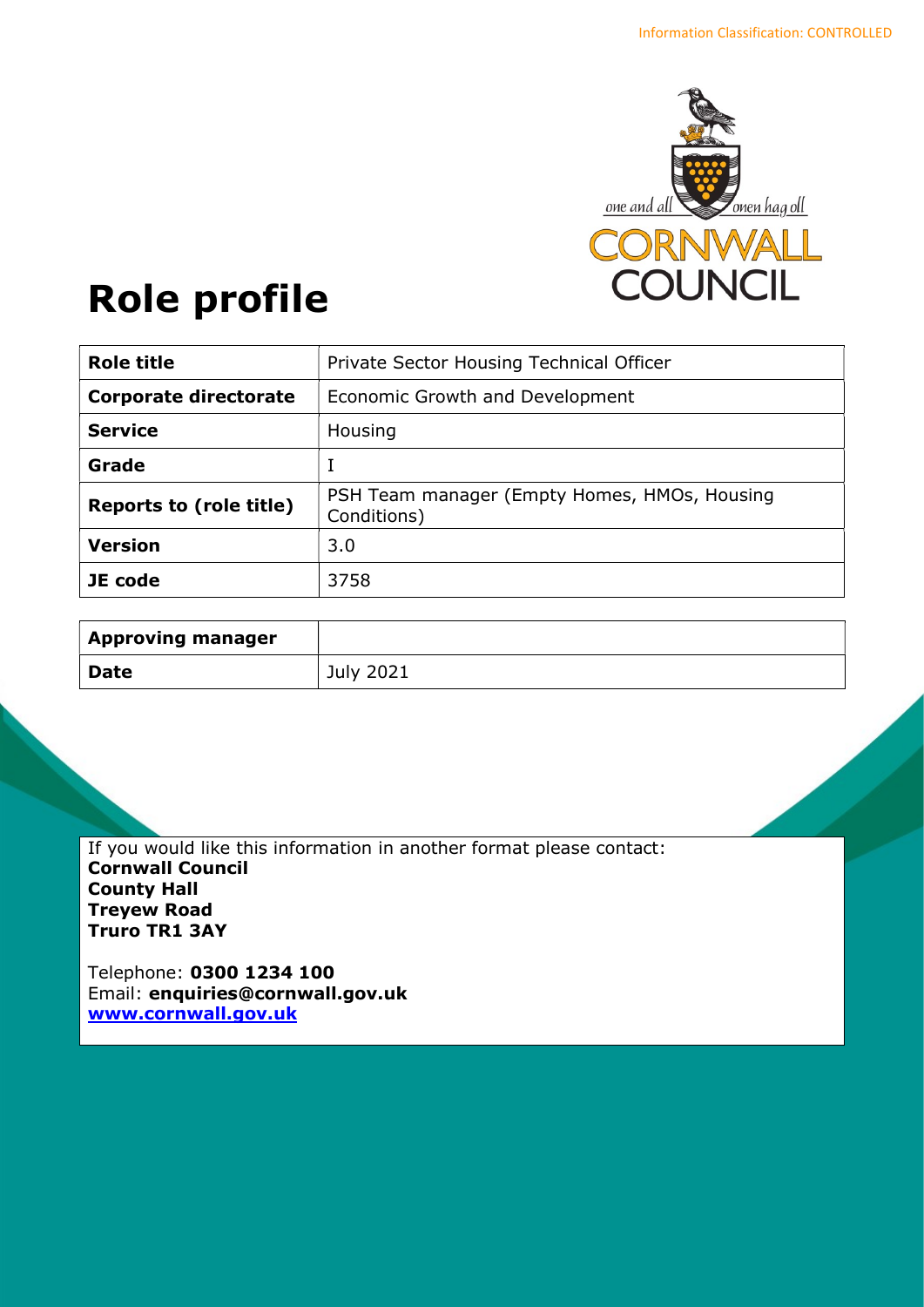# Role purpose

The post holder is responsible for providing support to the Private Sector Housing Team in respect of regulation of housing standards and dealing with the detrimental impacts of long term empty homes. This includes the licensing of 500 to 1000 HMOs, responding to up to 700 housing condition complaints, serving 400 enforcement notices, prosecutions, dealing with approximately 3000 empty homes and dealing with 4500 properties that do not meet minimum energy efficiency regulations.

The role holder is responsible for supporting the delivery of a PSH work area (for example HMOs, Housing Conditions, Empty Homes).

To help deliver PSH strategies, policies and procedures.

The post holder has a wide remit of protecting the health, safety and welfare of occupiers in rented accommodation including the most vulnerable members of society and tackling the detrimental under use of long term empty properties and associated environmental impacts.

The role holder will deal with a variety of case work and will be supported where enforcement is necessary.

# Dimensions

Annual financial accountability

None

### Management accountability

Nature of management

• None

Number of staff managed

• None

## Accountabilities

Cornwall Council is a dynamic organisation and the particular duties and accountabilities may vary from time to time without changing the general character of the role or the level of responsibility entailed. Individual objectives will be agreed via the PDS appraisal process

- The role holder will have relevant knowledge within their area of work (housing conditions, empty homes or HMOs)
- To assist in carrying out a range of Housing interventions, and will be involved in HMO licensing, empty homes and housing condition inspections
- The role holder will help to deliver against the Councils priorities and team performance indicators
- To contribute to the effective delivery of the Empty Homes Plan, including promotion and administration of empty homes initiatives
- Deliver various forms of financial assistance promoted by the PSH team
- To undertake Housing Health and Safety Rating System Assessments prepare schedules of work and statutory notices under the guidance of the team manager
- To represent the Council in respect of action taken in the law courts and tribunals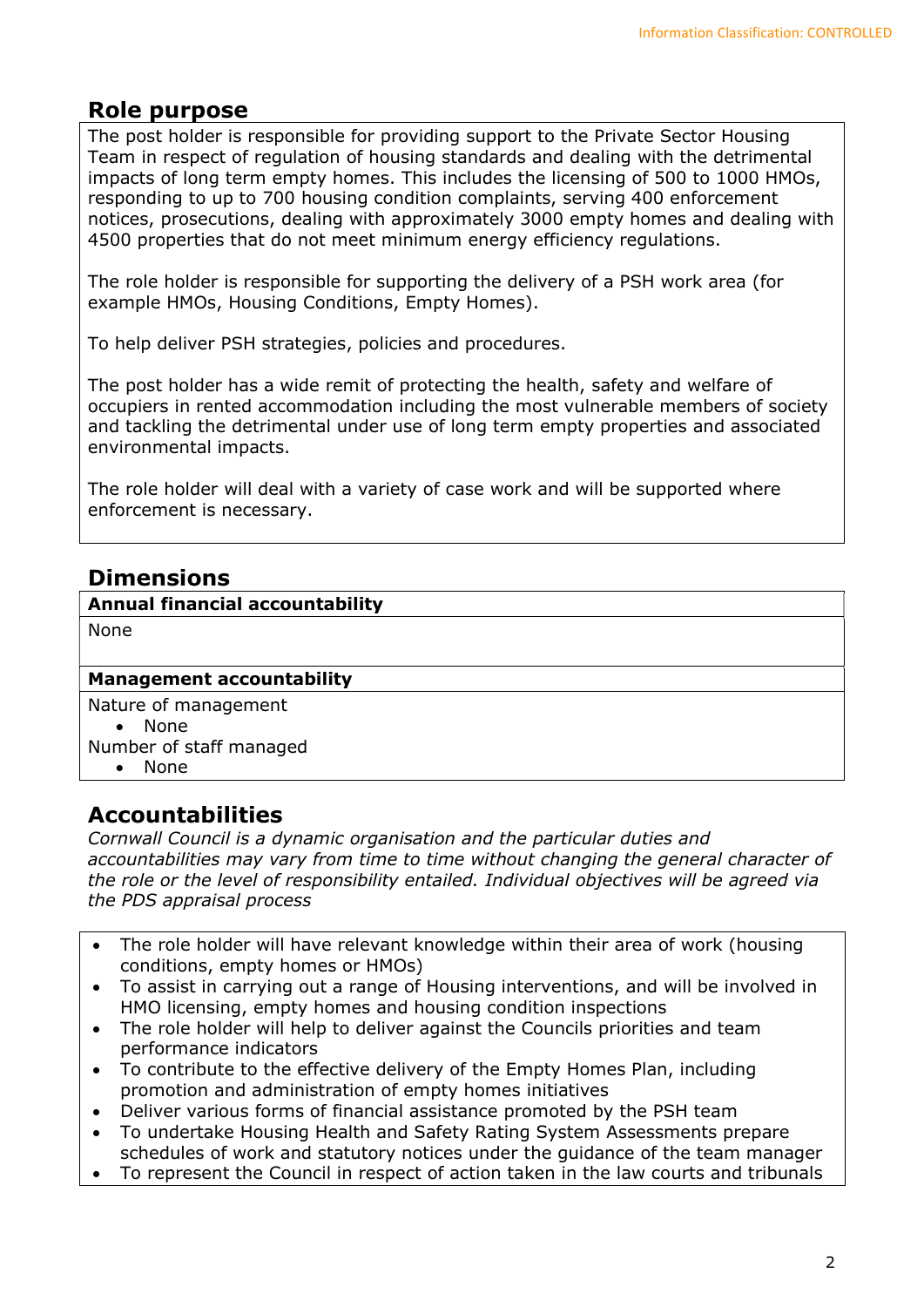- To build and maintain knowledge of legislation, best practice and procedures in private sector housing to enable competent delivery
- To maintain accurate, timely and comprehensive records of work undertaken and to assist in maintenance of the database
- To carry out such other duties as may be assigned relevant to the post.

# Corporate accountabilities

## Information security and governance

Manage information in line with the Council's policies, procedures and guidance on subjects such as Data Protection, Freedom of Information, confidentiality, information security and sharing, the information lifecycle and data quality, to ensure compliance and efficient and effective information governance

## **Safeguarding**

Maintain awareness of Council policies and practices regarding the safeguarding of children, young people and/ or adults who may be at risk. Report concerns/ allegations in accordance with corporate guidance and procedures

### Equality & Diversity

Work to eliminate unlawful discrimination, harassment and victimisation and report incidents as they occur. Treat everyone with dignity and respect and ensure individual's needs are met. Challenge inappropriate behaviour and language constructively, advising on alternatives so the opportunity for change can be considered

## Customer Experience

Drive to continually improve customer satisfaction and maintain a clear and consistent focus on delivering outstanding customer experience

### Health, Safety and Wellbeing

Contribute to the management of health and safety risks and the creation of a positive health and safety culture to safeguard the health, safety and wellbeing of yourself and others. Understand your health and safety responsibilities and comply with council policy and procedures

### Key objectives

- To contribute to the council priorities and PSH service objectives by delivering against key policies and procedures
- To ensure that statutory functions of the service are fulfilled
- Customer service
- Effective delivery of the HMO licensing function/ empty homes plan/ PSH strategy/ PSH enforcement policy
- To contribute to PSH income targets.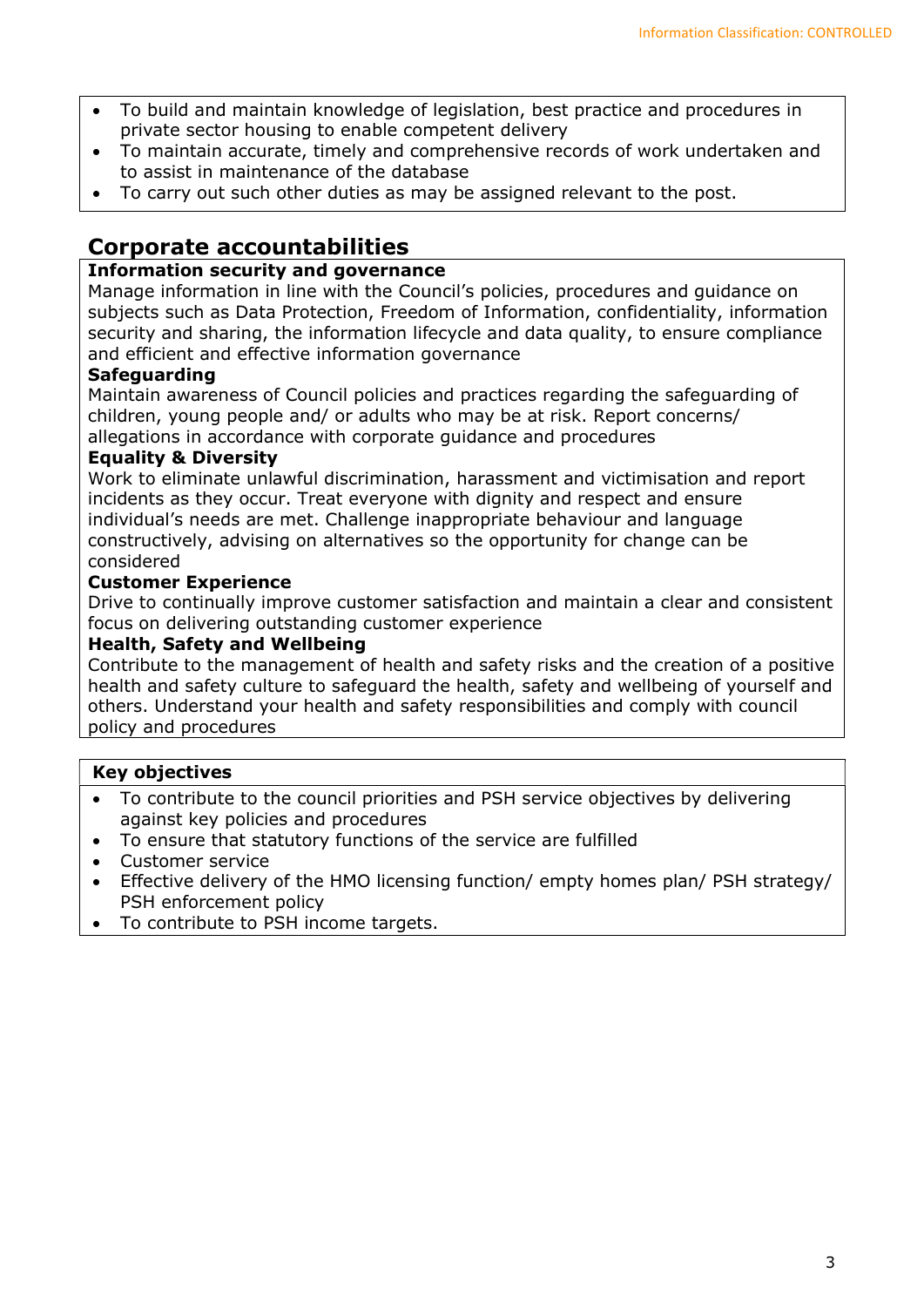# Competencies and other requirements

We use the following criteria below to assess your suitability for the role; please refer to the recruitment & selection column to establish at which stage the criteria are assessed. Requirements assessed at the 'Application' stage represent the minimum essential requirement for shortlisting purposes

| <b>Behaviours</b>                                                                                                                                                                                                                                                                                                                                                                                                                                                                                                                                                                                                                                      | <b>Recruitment and</b><br>selection |
|--------------------------------------------------------------------------------------------------------------------------------------------------------------------------------------------------------------------------------------------------------------------------------------------------------------------------------------------------------------------------------------------------------------------------------------------------------------------------------------------------------------------------------------------------------------------------------------------------------------------------------------------------------|-------------------------------------|
| <b>Working together</b><br>You understand and focus on customer needs and work well with<br>colleagues and partners                                                                                                                                                                                                                                                                                                                                                                                                                                                                                                                                    |                                     |
| You understand and are attentive to the needs of your<br>customers<br>You listen to the views of others and seek them out<br>$\bullet$<br>You support and show consideration for others<br>$\bullet$<br>You work well with colleagues and partners and<br>acknowledge the different ideas, perspectives and<br>backgrounds of others<br>You are committed to the protection and safeguarding of<br>children, young people and vulnerable adults<br>You share information and expertise with others<br>You are honest, you respect and you build relationships of<br>trust<br>You share your achievements and acknowledge the<br>achievements of others | Interview                           |
| <b>Resourceful</b><br>You apply expertise, solve problems and make improvements to<br>deliver good customer outcomes<br>You plan and organise your work and manage your time<br>effectively<br>You gather relevant information, analyse it and make timely<br>informed decisions in the course of your work<br>You are flexible and adaptable<br>You respond constructively to change<br>You demonstrate financial awareness relevant to the job<br>you do<br>You use your initiative and are creative in problem solving<br>You deliver results and manage customer expectations                                                                      | Interview                           |
| <b>Personal responsibility</b><br>You take responsibility for your work, your environment and your<br>development<br>You are trustworthy and reliable<br>You pay attention to your own health, safety and wellbeing<br>and that of others<br>You acknowledge errors, report them as appropriate and<br>play your part in addressing them                                                                                                                                                                                                                                                                                                               | Interview                           |